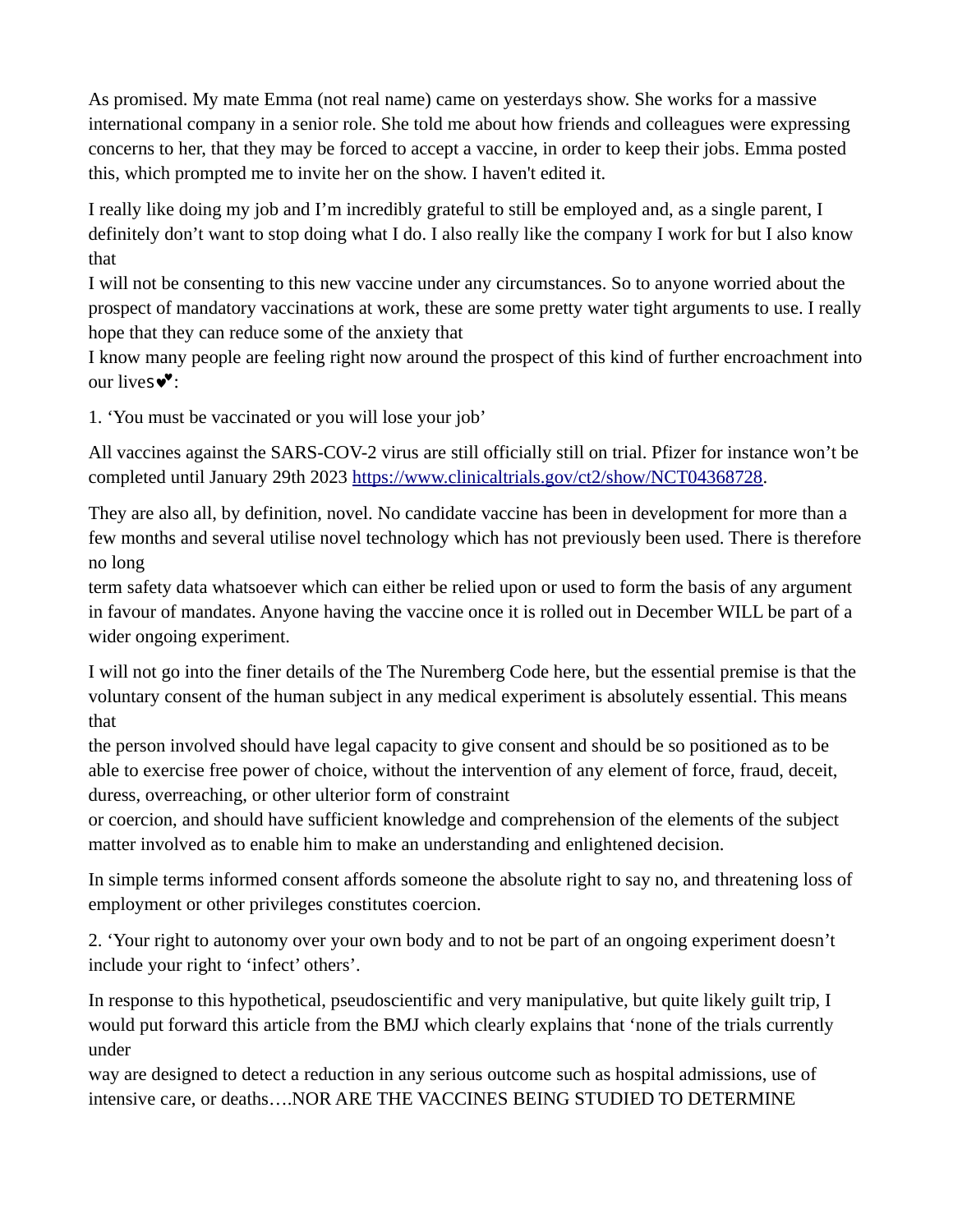WHETHER THEY CAN INTERRUPT TRANSMISSION OF THE VIRUS'. [https://www.bmj.com/content/371/bmj.m4037](https://l.facebook.com/l.php?u=https%3A%2F%2Fwww.bmj.com%2Fcontent%2F371%2Fbmj.m4037&h=AT1nSh57W1bkH0g_YIZdKjVg7R-uo98UVIXL4DrH73HZfejdqWQVIWPIEiKD7sCOg2nLhTzGn77yQe8G0gA8rqvtPz2iqJbLSwHHiu73IsLLtbbAqm6zQHeE9yAaTmfJ7dFvxNrBfHsR_AJ5hSiT8YSmTQgn88rAMZA2N_c7PTzlvaS1Jgp921CIGSwPGjjy_nm5oZZwIYbOyzs3DhTqmwie2TYPLA-anJN_N-z-KRddeWvm5T4I05fOLSQtwyAx1wLqpBi5QOgshNGAQafujYScTZI4JSMVjZxYROrozqt1JRIszkEcGiO5474I6JtTvcyVj6D-MWxuWxDevooD7SjBvC8Qfn1NRxwNCL9s5xTKydgcaNZJB0DhI0uUg9yt_bE3MOK2ewnlnIrXsgtD4tn_fBgXsHvaAxd4scxpYbMDbN8lxtjkSA4lzz2j4qwPQpI7Iksy-QPKlW7-M_K96S2--evmRJ0TjmiBmKnpFLG6YICrArG9QuCzIjxe5TKGI8VQ07FdgJkOQ4oycv21CZTL11CktsIrqmL8zfZMpTPfHKpDPxUlH5C6sicC8C2IeaLszEsT6pOVCPsLpWXwuXdoim7nymCxiYsRwr9345DwC4ML09GfzILCAeUnM8gcLpGWGCJT5G3RXfet7gg2lUPF1el2FQ)

Additionally Moderna's chief medical officer states that "they do not show that they prevent you from potentially carrying this virus transiently and infecting others" [https://www.yahoo.com/.../modernas](https://l.facebook.com/l.php?u=https%3A%2F%2Fwww.yahoo.com%2F...%2Fmodernas-chief-medical-officer&h=AT1mZkoVM3w5vCd_jP-asAWbOs_BhF86nviDNt2UmAaxsBq3iw_vGwXICKhOiQrbJOrcASkOmLB6oU7cwboc5B5NKRk-UsDn0cR7zB3DZIr3yLwZwdLOAJsc2y2qH7pztfakUCBO4nnQ79Nl1N22LJt7nRjJe_0okcxMCskazkOuYIiHkX3uTmP5BnVbTzAfup3-EGmfb7b5MoRIit2RdHPbXbAxl5-xkHvrNjhORRhzl3EUH9U1PAZDLIZO8px5kDNMmHh233Sc2xiY8cT3Z7pFBKx_p7hwO84B8EmwmSoI21RO_HL2WfCLw3Ndh4W0YhrAJMdV_8FdtgpUajKW7aK_INCPd7fqO7lhmWSTP0q6rZhdx3vuEtGY040ZoT786t7RrMYAc2sEa5siDX4yBaFqWpK9YH6iEcx7gvua5bJOjt-UhTtDLUr7mkCxWI_CM0TU9QQN_o5uIqkcs46TjWjYzbCyq7ULF758Ty_TqOzmQqcW42clJn6ZwCwBtxfWEyyXZnv-qgPrD2VdBSxk7tELevJ-Jf_q0aDAoZ5hkAVRH6Vf_Xujs75vowHH2bJO73N0t3Bjt5hMkK5g19mS4L8xdCv4LE5Tg60bPPFU24q_aVx20nQAIjbS5HtBNH_bYwguPD1xYyMjMmoxDoNVlCrrqpLk-g)[chief-medical-officer.](https://l.facebook.com/l.php?u=https%3A%2F%2Fwww.yahoo.com%2F...%2Fmodernas-chief-medical-officer&h=AT1mZkoVM3w5vCd_jP-asAWbOs_BhF86nviDNt2UmAaxsBq3iw_vGwXICKhOiQrbJOrcASkOmLB6oU7cwboc5B5NKRk-UsDn0cR7zB3DZIr3yLwZwdLOAJsc2y2qH7pztfakUCBO4nnQ79Nl1N22LJt7nRjJe_0okcxMCskazkOuYIiHkX3uTmP5BnVbTzAfup3-EGmfb7b5MoRIit2RdHPbXbAxl5-xkHvrNjhORRhzl3EUH9U1PAZDLIZO8px5kDNMmHh233Sc2xiY8cT3Z7pFBKx_p7hwO84B8EmwmSoI21RO_HL2WfCLw3Ndh4W0YhrAJMdV_8FdtgpUajKW7aK_INCPd7fqO7lhmWSTP0q6rZhdx3vuEtGY040ZoT786t7RrMYAc2sEa5siDX4yBaFqWpK9YH6iEcx7gvua5bJOjt-UhTtDLUr7mkCxWI_CM0TU9QQN_o5uIqkcs46TjWjYzbCyq7ULF758Ty_TqOzmQqcW42clJn6ZwCwBtxfWEyyXZnv-qgPrD2VdBSxk7tELevJ-Jf_q0aDAoZ5hkAVRH6Vf_Xujs75vowHH2bJO73N0t3Bjt5hMkK5g19mS4L8xdCv4LE5Tg60bPPFU24q_aVx20nQAIjbS5HtBNH_bYwguPD1xYyMjMmoxDoNVlCrrqpLk-g)..

The reality is that according to their own data there is only a 0.76% absolute risk reduction (IN THE END USER ONLY) against the onset of mild cold symptoms against a total of 2% of all participants who reported

significant systemic adverse events akin to influenza.

3. 'Asymptomatic spread is real and dangerous'

In response to this pathologisation of perfectly healthy people, I would put forward these two large and official epidemiological studies showing zero transmission from so called asymptomatic carriers. [https://www.nature.com/articles/s41467-020-19802-w.](https://l.facebook.com/l.php?u=https%3A%2F%2Fwww.nature.com%2Farticles%2Fs41467-020-19802-w&h=AT0dZlyH5_UL9DxPufMxc-FaVWv00Eaw_qY7JjcbHeAl5EXDFEzj0SXHTD0iSeBPT95UdxuDIqaN-sgffX-M21_V1kSW8qxoDNsWisFf15FAZL7Lk4-8_PKqW-Xx2Ov2bWgIisucj2c7jAQabytipWt3niB4MBpe9KZ6ynX3m2KYX_1_V_VwSbfLdx7OYDxaCkIWN4eYn1nhXB-_nlQOzavyxfGmJjHqkh417fxXzqpmrCUapFBeh1CuI5tfoIwBOtyLRwPlBudCc6KWnD_lkmF1UNS_C2Sn-qA5Lv8HD593FjYbyacil1RMKEzwEzKRkJm41W7fEDUo8Yt9VlCiex8Z8RJrezo7sj2qxeGGZEmobOLruKo2NzsnwFh_e5IpZ7ntVcxUeA4JFD892PrAcvPjlb29GCkGaqd_MPgEGf2DesTFDTRiEjdRdgzVYQfOLNfQd6bRbET8thpP4mrqxRyu_Dt7C0_mq2aYe7G3CvoH5EbW8y-mxKn4pLBVQp5UUu8uhmAz_HSam6HUyQA99mNLOefyeA_yRJWnHI-RjcmO4SDz77-Lry4uNTw1k4KqW9iuvvL2oBcNZTyyOP4tgKXEDkWfi9QTgTlS2taccARf_lDiRkohH1X8i76H_RUHraXXVzeeGFyA4kZAGAiWgU0hix7n6g)..

and [https://pubmed.ncbi.nlm.nih.gov/32513410/.](https://l.facebook.com/l.php?u=https%3A%2F%2Fpubmed.ncbi.nlm.nih.gov%2F32513410%2F&h=AT30jdYpPImQ3dRHrYwTkKhF5VX2t22GkRWUy6p7asSw75UFf0eOK58fswTl4n97N6EPekRaTS-0_lzScZqPJzxBkZQlPaoz01Bfte_2cKBDYtlUlNIjO9jaKRzEogsUJPkj5n4IJKi3i5dldgzoktlJz7ahT6VuCRXs2-H4M5Ujr7oePDjFYClR_4-d9ArKRHTqsd_KmbiAc3HZCYJV2Fszg678QrRLR-xp7BcYbfe9zHQD8D2QLki98A-BV7EO4TDOBHHDZCUwdkquCGuz4QGFXSE9hKE-zFHKDBKkNFp3ClOZ0212e50OEhIP82ri-4tbISpiwe6Q28rsXyuJo8Qe9vX-cqOO8u22isJSfXHHwaLbxqhURtxAQutboaCU8CwRC4DDYuZS3WdY5Gj9WugxudOOd5O-XRFUrVYboDB_JiK6pAvyckFWru7qKifl_VbCPQapWKXBFLnb16n37KaoNo0Xg72rge9KEVvpCiMMrDEQQEylxSXa_p0sWXwWgms93sClqlVDJCJm7Ic2ILjRWMQK7sj0AluE2spqwmLbUAU8nLoYXqA7tO9H3rrE9wdtFu0eEm0L2ux8u9EPs8tKYXpZFuKSTo6StDsl_QqMCH8A6smLsYSqHXx_j1NUT4waA2Eny9r-bopC_XVdH9FeQLItkQ)..

and also Dr. Anthony Fauci, U.S. Director of National Institute

of Allergies and Infectious Disease: "In all the history of respiratory-borne viruses of any type, asymptomatic transmission has never been the driver of outbreaks. The driver of outbreaks is always a symptomatic

person." - [https://youtu.be/JIOzN03ZWXY](https://l.facebook.com/l.php?u=https%3A%2F%2Fyoutu.be%2FJIOzN03ZWXY&h=AT0PwF85tSuqpT1nDjZEmYfgbPW91K35pL-oPFYf8ZikU5HKbV6FRsN3AEN8DytqnmIu2phVN8DQosypVnwOPnYfwTY0vX4XaWUR-z5fHctAVH2reKtJiNDJJd2yljEG3Jp5yBEhX_Mr5_QsIqTLuB2xNyzufmyEF1kBDvzYV5Ou7Dntxi4Sltn_6399b35WYG8VLZ8EcaiFqSmfXhv0JfNUvpgAKfORl7inNRHgRyEu_t6HWpQgTx59b3b6MkGsTLO2EnO-dMltGTwyjZfFGLnQq-dDOae2lsgRVlbQmRNhS2htbLnmBg3T0-m1BG0AO525PBU36AK73dqFMxvTcA5JeGwxFQHpQw8mVPYYN-MeaO1XzIuLxERMUmiJkKhePpp461X66DpTslHohnYwOHky0D06DB4F4hdq_wYAb6zctxoB2RSpdh1jVtY0nXNmV0Sq3sYmH9siViA14fa5bTub44BmGWUWkOo_Qaj79C7m4ldAdJSD-Ad9u13ES7xzZ0dXK7ImXUnDHJex_HiXTWg44RNnyr5iELCuOm4vOf6oFYDF5KlfTk35NX8OtOaSKnDhx-7--npmmmW2pusX7RHhxS-c2YtDU12KMCsUdqT_8vXTp7fF7hIPc0xr15C_ZEdkF_6QnoBZ8PdYectqp8ajUS40ow)

If an entity still wants to persist with this biologically implausible position that you, a perfectly healthy person showing no symptoms whatsoever, are a risk to others then the onus is on them to meet your evidence

with actual scientific studies (not models or conjecture or imaginings) showing otherwise.

4. 'I understand where you are coming from but sadly we are constrained by the requirements of other countries and organisations which mean you cannot fulfil your role unless you are vaccinated'

The MHRA has stated that they are expecting high volumes of adverse events:

[https://ted.europa.eu/udl.](https://l.facebook.com/l.php?u=https%3A%2F%2Fted.europa.eu%2Fudl&h=AT3l7Q_EWVmXPm-k5rHnm3yD0LdjrlNTlpGjFzh3_mnr1i6NzniRFcC3WbHCgNAueW1xLn-Ctgbqeg1MG5Z6xYBrOUGoOM-bs2fhUIjRXEkblxKrE4ueh00bLpMLsYgRAd0hT0TYUdZ3gtqVYgX3IoDnsyYfoHUpgaEzkJF8qVhj4bqCD4jAg-1zlsXPwrO4WXWiLDL2Ab5tNzB36LZ6EkhopaWk-yknTSqI_eJLqgA4t7JQSm7pTn4mVkX5WFTy9ShJBHGdyY1-T-KbzTVe0Yxe-azxy2c4jk4sfd45eaCKTS5adPPwHPBobV7Gqv30E6rwDE2fZxWQO4BuUQ7V98e3guwy6lZUUVHFmuUMk3kwg0nk3zt1wRVKnJ05sry_-tx_zp3G0PrRhW4Gj_B1ZEXrdlRx8kx73mDBv8zGO0hIuTR2fYMwYOmqP_3sSuXBpaDL7IyVyj3mZ9K2vSiqZIPRxOWso7Gqx8qSpugtb6q3S63jT-BH1jbTNWPdMEDZ8sYxwQ6Dx6M-3PdxjDuFj5M8bqva3O4Tcs-fmxigAqNFKkdKogB8iwRiDW7CQ-UeggMlfQKsf8f4zBHKeoRxl95gdBmHIIJ-o1k2xacq7uQToTjIWI6j_3tTDp08i8yra1jEeiUuedutAPryZ9Kt6h1g1xEmxQ)..

Employers have a duty of care to their employees, which means that they should take all steps which are reasonably possible to ensure their health, safety and wellbeing. Demonstrating concern for the physical and

mental health of your workers shouldn't just be seen as a legal duty - there's a clear business case, too. It can be a key factor in building trust and reinforcing your commitment to your employees, and can help improve staff retention, boost productivity and

pave the way for greater employee engagement.

Legally, employers must abide by relevant health & safety and employment law, as well as the common law duty of care. They also have a moral and ethical duty not to cause, or fail to prevent, physical or psychological

injury, and must fulfil their responsibilities with regard to personal injury and negligence claims.